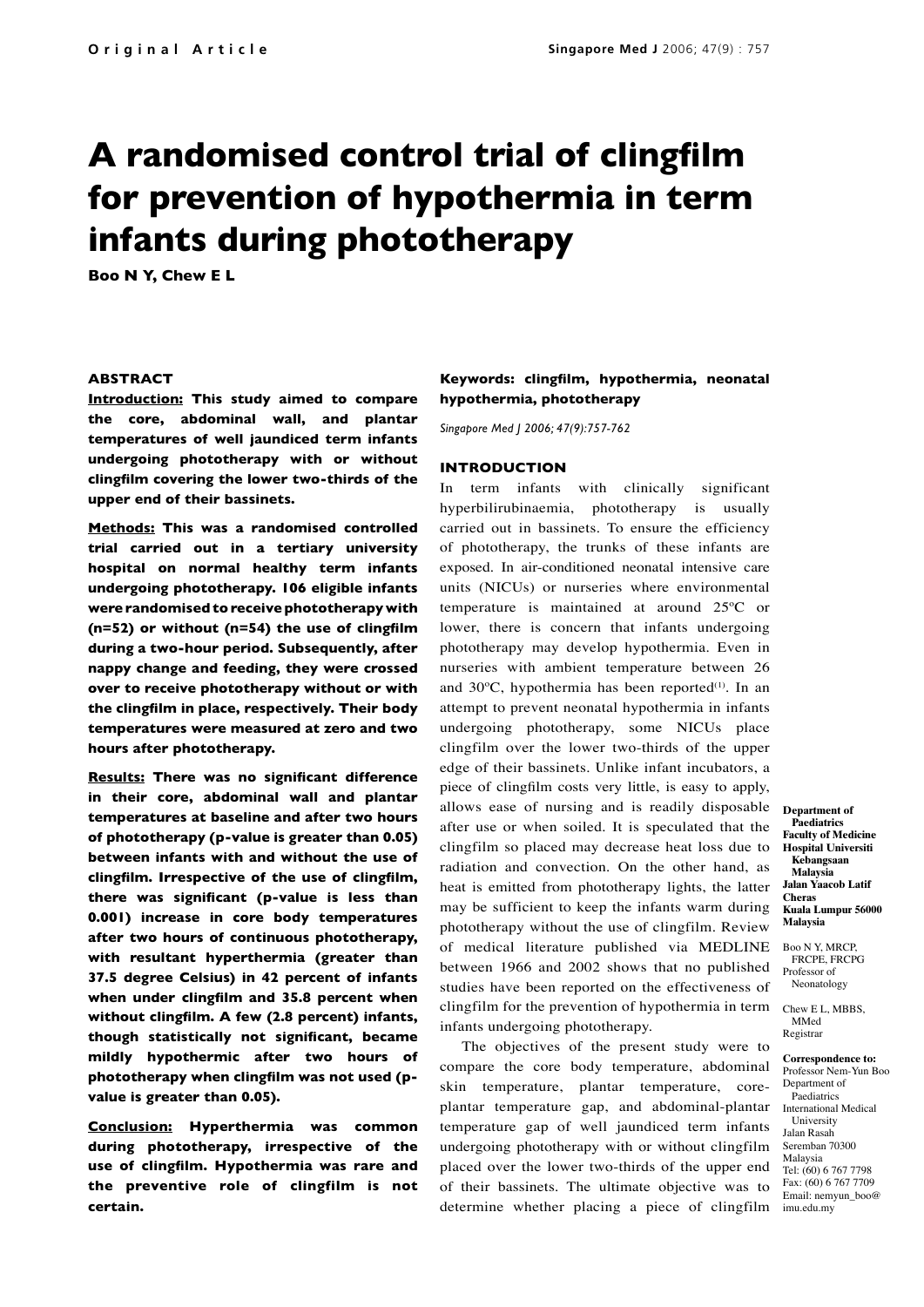in such a manner would reduce the incidence and severity of hypothermia in healthy term infants undergoing phototherapy. We hypothesised that there would be no significant difference in the proportion of infants with hypothermia (defined as a core temperature of  $\langle 36.5^{\circ} \text{C} \rangle$  between infants undergoing phototherapy with and without the use of clingfilm.

## **METHODS**

This was a randomised controlled study carried out over a four-month period between January 30, 2005 and May 30, 2005 in the NICU and postnatal wards of Hospital Universiti Kebangsaan Malaysia. Approval from our institutional scientific and ethics committees was obtained prior to the commencement of this study. Written parental consent was obtained prior to recruitment of cases. The inclusion criterion was healthy term infants admitted to the NICU or postnatal wards for phototherapy. The exclusion criteria were: preterm infants of gestation less than 37 completed weeks, congenital abnormalities, or unwell infants. Eligible infants with severe hyperbilirubinaemia were recruited only after their serum bilirubin had decreased to  $\langle 300 \mu \text{mol/L.} \rangle$ 

Upon recruitment, an infant was first fed to satiate its hunger. Its clothing was then removed except for its nappy secured below its umbilical cord. Phototherapy was carried out with the infant nursed in a bassinet. A phototherapy light panel (Madela AG, Medical Technology, Baar, Switzerland) was placed at a standard distance of 25 cm above the infant. The irradiance of phototherapy lights was maintained at a constant level. The core temperature of the infant was measured using an infrared tympanic membrane thermometer (Braun ThermoScan IRT, 3020, Braun GmbH, Kronberg, Germany) with its probe covered by a disposable plastic cover and placed in the infant's external ear canal at zero and two hours during each of the two study phases. Core temperature was measured within one second of placement of the probe in the external ear canal, as indicated by the sound of a beep emitted by the thermometer that displayed temperature readings on its screen.

Abdominal skin temperature was measured using a thermistor temperature probe (Yellow Springs Instrument Co, Yellow Springs, OH, USA) of 5-mm diameter placed on the infant's right hypochondrial region at 3 cm above and away from its umbilicus. This site was chosen to prevent the temperature probe from being sandwiched between the infant's skin and the mattress of its bassinet. Falsely-high abdominal skin temperature reading might be caused by heat generated from rubbing of the probe by an infant's trunk pressed against the mattress when nursed in the prone position. A second (peripheral) temperature probe was placed on the plantar aspect of the infant's forefoot. Both temperature probes were secured and each covered with a disposable cover (Kendall Argyle Care Covers™, Ludlow Company LP, Chicopee, Canada) with adhesive hydrogel. Temperatures at both sites were measured continuously and displayed on a monitor (SpaceLab Medical Inc, Redmond, WA, USA). Readings at zero, one, and two hours during each study phase were recorded. Because of the variable intervals at which infants needed their next feeds (between two and three hourly), the endpoint of each of the two phases of the study was set at two hours.



**Fig. 1** Photograph of an infant under phototherapy with a piece of clingfilm placed over the lower two-thirds of its bassinet.

The clingfilm used was from a single manufacturer (PE Stretch Film, Sepadukinetik, Kuala Lumpur, Malaysia). It was 0.02 mm thick and 500 mm wide, and was placed on the open end of infant's bassinet, such that the lower two-thirds of the body of an infant (from the level of its neck to its feet) was under the clingfilm (Fig. 1). Infants were randomised to receive phototherapy with or without clingfilm during Phase I, based on information contained in sequentiallynumbered sealed envelopes. The envelopes were prepared beforehand, shuffled randomly and then numbered serially. During the second phase of the study, infants who previously received phototherapy under clingfilm were given phototherapy without clingfilm, and vice versa. When clingfilm was in use, a notice was placed on the edge of an infant's bassinet, reminding staff and visitors not to remove the clingfilm during the two-hour period. At the end of Phase I of the study, infants were removed from their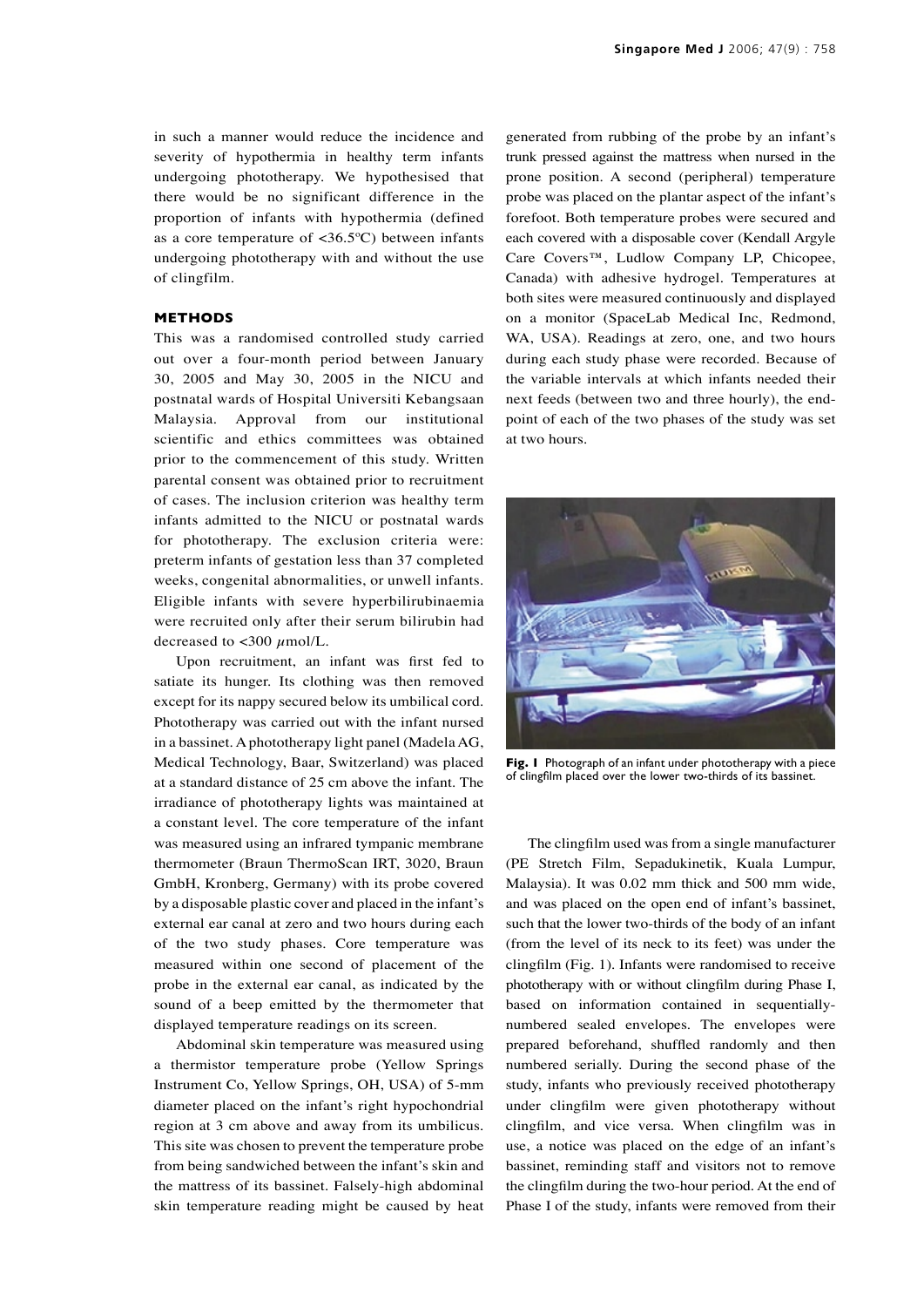| Variable                                                       | <b>With</b><br>clingfilm<br>$(n=52)$ | Without<br>clingfilm<br>$(n=54)$ | 95% CI of<br>difference<br>between means | p-value |
|----------------------------------------------------------------|--------------------------------------|----------------------------------|------------------------------------------|---------|
| Male $(\%)$                                                    | 28 (53.8)                            | 32 (59.3)                        |                                          | 0.8     |
| Malays (%)                                                     | 32(61.5)                             | 33(61.1)                         |                                          | 1.0     |
| Admitted to NICU (%)                                           | 24 (46.2)                            | 29(53.7)                         |                                          | 0.4     |
| Mean birth weight in g (SD)                                    | 3,015 (366)                          | 3,068 (433)                      | $-208, 102$                              | 0.5     |
| Mean gestation in weeks (SD)                                   | 39.0(1.1)                            | 38.7(1.1)                        | $-0.1, 0.7$                              | 0.2     |
| Median age at recruitment in days (IQR)                        | 4.0(2.0)                             | 4.0(3.0)                         | $\overline{\phantom{a}}$                 | 0.3#    |
| Median total serum bilirubin at<br>recruitment in umol/L (IQR) | 253 (58)                             | 262 (50)                         |                                          | 0.6#    |
| Mean environmental temperature<br>at recruitment in °C (SD)    | 26.0(3.1)                            | 25.9(3.3)                        | $-1.1, 1.3$                              | 0.9     |
| Two phototherapy lights in use (%)                             | 18(34.6)                             | 18(33.3)                         |                                          | 0.9     |
| Phototherapy under an electric fan (%)                         | 26(50.0)                             | 24 (44.4)                        |                                          | 0.6     |

**Table I. Comparison of basic data of infants undergoing phototherapy with or without clingfilm during Phase I of study.**

CI: confidence intervals; NICU: neonatal intensive care unit; SD: standard deviation; IQR: interquartile range; #: Mann-Whitney U test.

bassinets, covered with a piece of linen and blanket, and fed on demand. After nappy change and feeding, phototherapy was resumed. Before commencement of Phase II of study, the skin temperature probes were checked to ensure secured placement.

Based on the World Health Organisation (WHO) recommendations, normothermia was defined as a core temperature of between  $36.5^{\circ}$ C and  $37.5^{\circ}$ C<sup>(1,2)</sup>. Hypothermia was defined as a core temperature of <36.5ºC. Hypothermia was categorised as mild when the core temperature was between 36.0 and 36.4ºC or the skin temperature was between 35.5 and 35.9ºC, moderate when the core temperature was between 32 and 35.9ºC or the skin temperature was between 31.5 and 35.4ºC, and severe when the core temperature was  $<32^{\circ}\text{C}$  or the skin temperature was  $<31.5^{\circ}\text{C}^{(2)}$ . Hyperthermia was defined as a core temperature of >37.5ºC or skin temperature was ≥38.0ºC. In a previous pilot study carried out in this NICU using abdominal skin temperature probes, the incidences of hypothermia in infants undergoing phototherapy with or without clingfilm in place were 30% and 55%, respectively. In order to detect a 25% difference in the incidence of hypothermia when infants were given phototherapy with or without the use of clingfilm (with a power of 80% (two-tailed) and an alpha value of 0.05), a sample size of at least 47 infants was required in each group.

The Statistical Package for Social Sciences (SPSS) version 10.1 (Chicago, IL, USA) was used for analysis of data. Basic data (gender, ethnic groups, birth weight, gestation, age of phototherapy,

and baseline body temperatures) between the two groups of infants randomised to receive phototherapy with or without clingfilm during Phase I were compared. The chi-square test (or Fisher exact test for expected value of less than five) was used for comparison of categorical variables between groups. For comparison of continuous variables between groups, the Student's t-test was used for normally distributed data and Mann-Whitney U test for data with skewed distribution. Paired Student's t-test was used for within-group analysis of normally distributed continuous variables and Wilcoxan signed rank test for variables with skewed distribution. All tests were two-tailed. A p-value of less than 0.05 was considered to be statistically significant.

#### **RESULTS**

During the study period, 114 healthy term infants were admitted for phototherapy. Parental consent was obtained from 108 infants. Eight infants were excluded from the study for the following reasons: no parental consent (n=6), and phototherapy was terminated prior to recruitment  $(n=2)$ . The remaining 106 infants were recruited, of which 52 were randomised to undergo phototherapy with clingfilm and 54 infants without clingfilm during Phase I of the study.

The basic data between these two groups of infants were compared (Table I). There was no significant difference in their gender distribution, ethnic distribution, proportion of infants admitted to the NICU or postnatal wards, mean birth weight,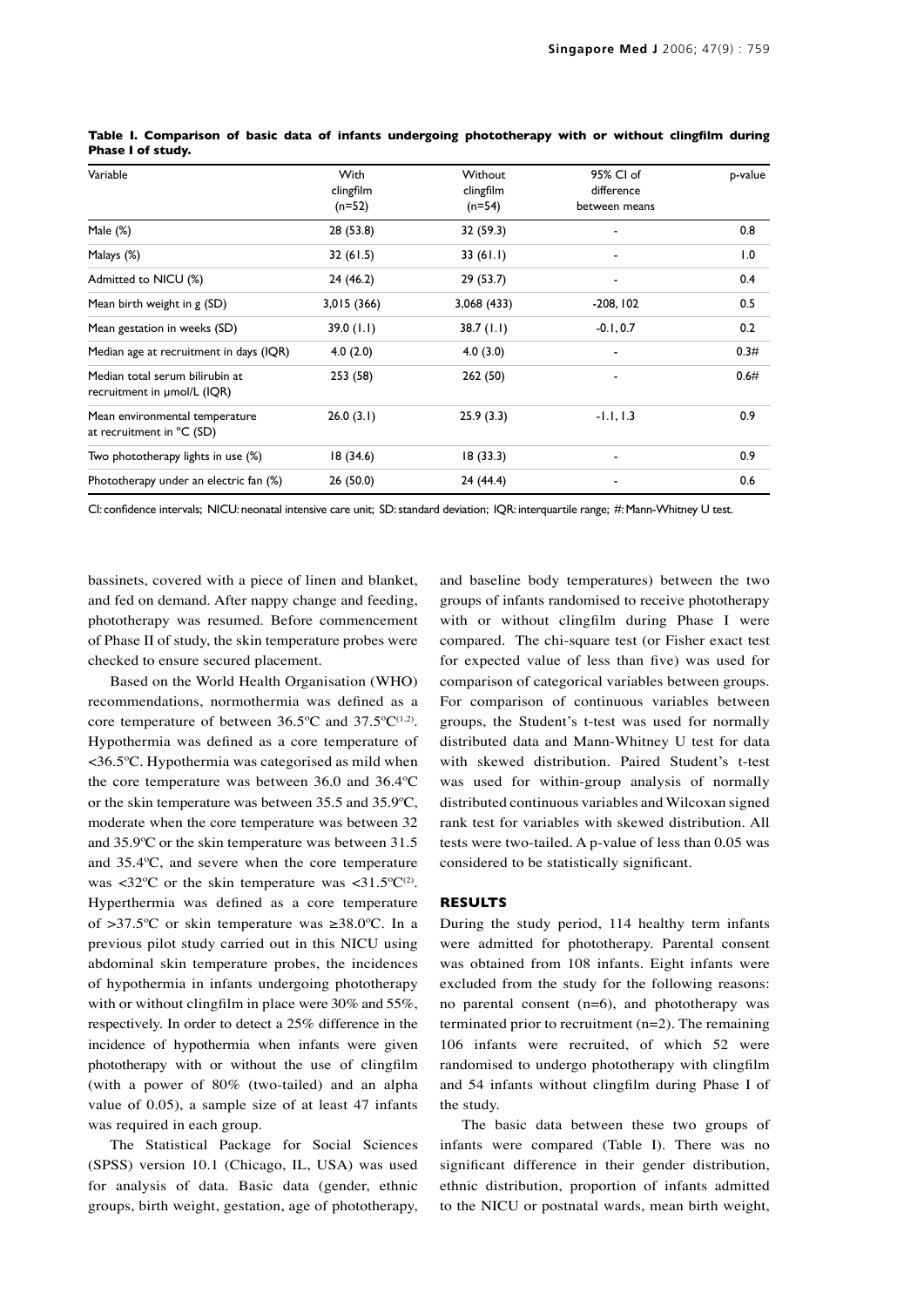| Body temperature                          | Time interval<br>(hours) | With<br>clingfilm<br>$(n=52)$ | Without<br>clingfilm<br>$(n=54)$ | 95% CI of<br>difference<br>between means | p-value  |
|-------------------------------------------|--------------------------|-------------------------------|----------------------------------|------------------------------------------|----------|
| Core (ear drum)                           | 0                        | 36.8(0.5)                     | 37.0(0.4)                        | $-0.4, 0.01$                             | 0.06     |
|                                           | $\overline{2}$           | 37.5(0.5)                     | 37.5(0.5)                        | $-0.2, 0.2$                              | 0.9      |
| Abdominal wall                            | 0                        | 35.5(0.7)                     | 35.4 (0.9)                       | $-0.2, 0.4$                              | 0.5      |
|                                           | ı                        | 36.5(0.7)                     | 36.3(0.8)                        | $-0.1, 0.5$                              | 0.2      |
|                                           | $\overline{2}$           | 36.8(0.6)                     | 36.7(0.6)                        | $-0.1, 0.3$                              | 0.3      |
| Plantar                                   | 0                        | 31.3(2.4)                     | 31.2(2.5)                        | $-0.8, 1.0$                              | 0.8      |
|                                           |                          | 32.6 $(4.8)$ #                | $31.9(5.6)$ #                    | $\overline{\phantom{a}}$                 | 0.09     |
|                                           | $\overline{2}$           | 33.8(2.4)                     | 32.9(2.9)                        | $-0.06, 2.0$                             | 0.07     |
| Abdominal wall-plantar<br>temperature gap | 0                        | 4.2(2.0)                      | 4.2(2.2)                         | $-0.8, 0.8$                              | 1.0      |
|                                           | I                        | 3.8(2.2)                      | 4.5(2.7)                         | $-1.7, 0.2$                              | 0.1      |
|                                           | $\overline{2}$           | $2.2(2.7)$ #                  | $2.7(4.4)$ #                     | $\overline{\phantom{a}}$                 | 0.07     |
| Core-plantar temperature gap              | 0                        | 5.5(2.2)                      | 5.7(2.4)                         | $-1.1, 0.6$                              | 0.6      |
|                                           | $\overline{2}$           | $2.8(2.6)$ #                  | 3.5 $(4.6)$ #                    |                                          | $0.048*$ |

**Table II. Comparison of core, abdominal wall and plantar temperatures of infants with or without use of clingfilm during the two-hour phototherapy period of Phase I.**

All temperatures measured in  $^{\circ}C$  are expressed as mean (standard deviation) except those denoted by # which are expressed as median (interquartile range); \* denotes statistical significance.

mean gestational age, median age at recruitment, mean environmental temperature, median total serum bilirubin levels, proportion of infants under two phototherapy lights and proportion of infants under an electric fan. Neither was there any significant difference in the baseline core temperature, abdominal wall temperature, plantar temperature, abdominal wall-plantar temperature gap, and coreplantar temperature gap between the two groups at recruitment (Table II).

At the end of two hours of phototherapy in Phase I, there was significant increase in the core (p<0.0001, p<0.0001), abdominal wall (p<0.0001, p<0.0001) and plantar temperatures (p<0.0001, p<0.001) of all infants, irrespective of the use of clingfilm (Table II). When compared between infants with and without use of clingfilm, there was no significant difference in their core temperature, abdominal wall temperature, and plantar temperature after two hours of phototherapy (p>0.05). Although the abdominal wall-plantar temperature gap was narrower in infants under clingfilm, the difference was not statistically significant. However, the core-plantar temperature gap of infants under clingfilm was significantly narrower than infants not under clingfilm  $(p<0.05)$ .

The core, abdominal wall and plantar temperatures of infants undergoing phototherapy with or without clingfilm during Phase II of the study were compared (Table III). After crossing over, there was no significant difference in the core and plantar temperatures between the two groups, both at the beginning and at the end of this phase (p>0.05). However, infants receiving phototherapy under clingfilm had significantly higher abdominal wall temperature after one and two hours of phototherapy than those without use of clingfilm (p<0.05). There was no significant difference in the abdominal wallplantar temperature gap or core-plantar temperature gap between the two groups. Similar to the findings observed in Phase I, there was a significant increase in their core (p<0.001, p<0.001), abdominal wall (p<0.001, p<0.001) and plantar temperatures  $(p<0.001, p<0.01)$  during the two hour-period of Phase II in each group of infants, irrespective of the use of clingfilm (Table III).

There was no significant difference in the proportions of infants with hypothermia (core temperature <36.5ºC), normothermia (36.5-37.5ºC) and hyperthermia  $(>37.5^{\circ}C)$  at zero (p=0.8) and two hours  $(p=0.2)$  after phototherapy between the two groups (Table IV). After two hours of phototherapy under clingfilm, no infants were hypothermic, with their core temperatures ranging from 36.5ºC to 38.8ºC. Without clingfilm, three infants were mildly hypothermic at the end of two hours of phototherapy, with their core temperature ranging from 36.1ºC to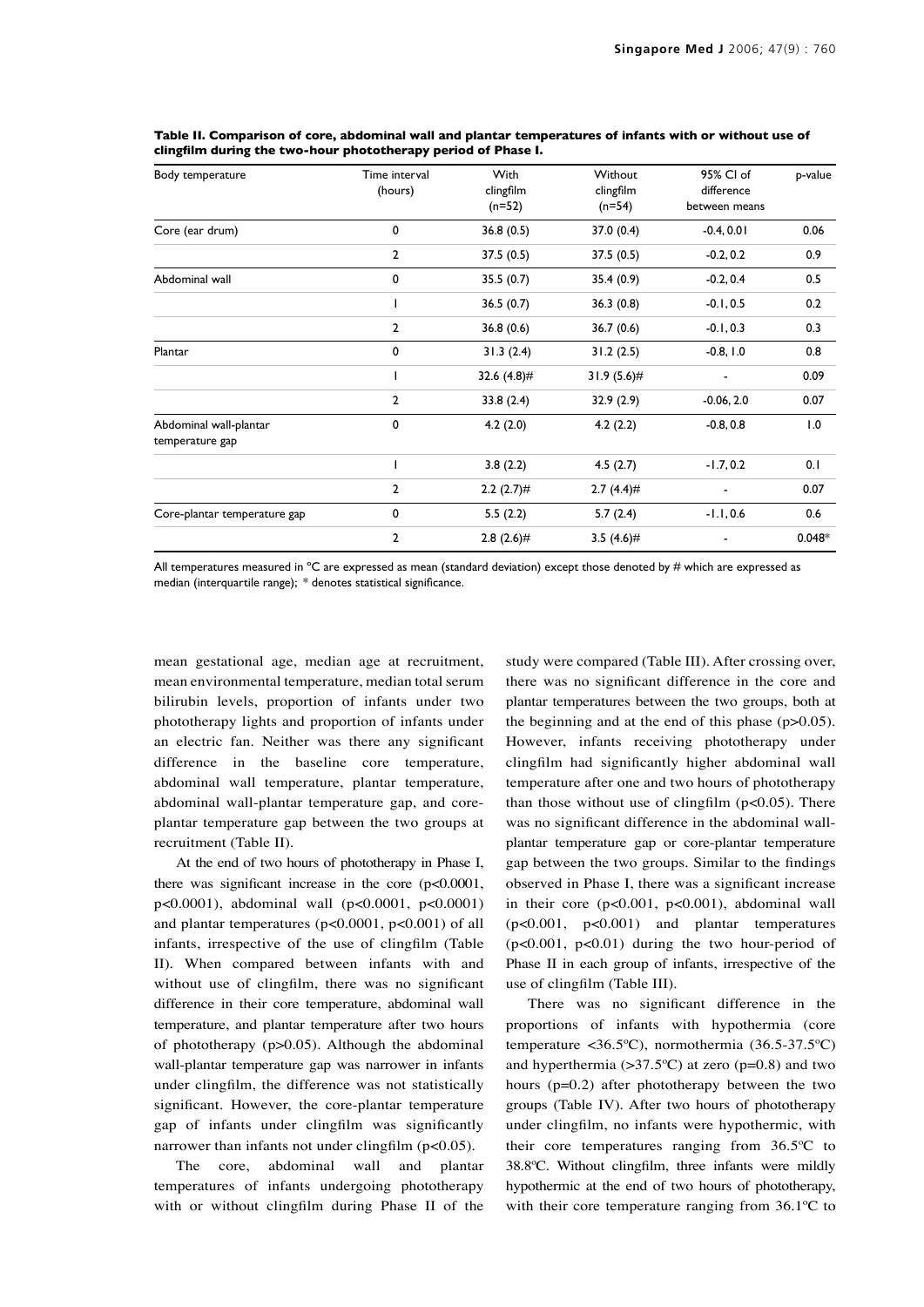| Body temperature                          | Time interval<br>(hours) | <b>With</b><br>clingfilm<br>$(n=52)$ | Without<br>clingfilm<br>$(n=54)$ | 95% CI of<br>difference<br>between mean | p-value  |
|-------------------------------------------|--------------------------|--------------------------------------|----------------------------------|-----------------------------------------|----------|
| Core                                      | $\mathbf 0$              | 36.9(0.4)                            | 36.8(0.6)                        | $-0.1, 0.2$                             | 0.5      |
|                                           | $\overline{2}$           | 37.5(0.5)                            | 37.4(0.6)                        | $-0.05, 0.3$                            | 0.2      |
| Abdominal wall                            | 0                        | 35.9(0.6)                            | 35.8(0.6)                        | $-0.1, 0.4$                             | 0.2      |
|                                           |                          | 36.7(0.6)                            | 36.4(0.7)                        | 0.08, 0.6                               | $0.01*$  |
|                                           | $\overline{2}$           | 36.9(0.5)                            | 36.6. (0.6)                      | 0.1, 0.5                                | $0.003*$ |
| Plantar                                   | 0                        | 31.7(2.4)                            | 32.3(2.4)                        | $-1.5, 0.4$                             | 0.2      |
|                                           |                          | 33.1(2.6)                            | 32.4(3.0)                        | $-0.3, 1.9$                             | 0.2      |
|                                           | $\overline{2}$           | 33.9(2.4)                            | 32.9(3.0)                        | $-0.04, 2.1$                            | 0.06     |
| Abdominal wall-plantar<br>temperature gap | $\mathbf 0$              | 4.2(2.1)                             | 3.5(2.2)                         | $-0.1, 1.6$                             | 0.09     |
|                                           |                          | 3.5(2.4)                             | 4(2.9)                           | $-1.5, 0.6$                             | 0.4      |
|                                           | $\overline{2}$           | $2.0(2.8)$ #                         | 2.9(4.5)                         |                                         | 0.3      |
| Core-plantar temperature gap              | 0                        | 5.2(2.3)                             | 4.5(2.2)                         | $-0.2, 1.5$                             | 0.1      |
|                                           | $\overline{2}$           | $2.8(2.9)$ #                         | 3.7 $(4.4)$ #                    |                                         | 0.1      |

# **Table III. Comparison of core, abdominal wall and plantar temperatures of infants with or without clingfilm during the two-hour phototherapy period of Phase II.**

All temperature measurements in  $^{\circ}$ C are expressed as mean (standard deviation) except those marked by # which are expressd as median (interquartile range); CI: confidence intervals; \* denotes statistical significance.

|                  | Table IV. Relationship between core temperature of infants and use of clingfilm before and after two hours |  |
|------------------|------------------------------------------------------------------------------------------------------------|--|
| of phototherapy. |                                                                                                            |  |

| Core temperature<br>at 0 hour | Core temperature<br>after two hours of<br>phototherapy | With clingfilm<br>$(n=106)$ (%) | No clingfilm<br>$(n=106)$ (%) | p-value |
|-------------------------------|--------------------------------------------------------|---------------------------------|-------------------------------|---------|
| $<$ 36.5 $^{\circ}$ C         | $<$ 36.5 $^{\circ}$ C                                  | 0(0)                            | 1(5.6)                        |         |
|                               | 36.5-37.5°C                                            | 17(81.0)                        | 14(77.8)                      | 0.5     |
|                               | $>37.5^{\circ}$ C                                      | 4(19)                           | 3(16.7)                       |         |
| 36.5-37.5°C                   | $<$ 36.5 $^{\circ}$ C                                  | 0(0)                            | 2(2.5)                        |         |
|                               | 36.5-37.5°C                                            | 42 (52.5)                       | 50(61.7)                      | 0.1     |
|                               | $>37.5^{\circ}$ C                                      | 38 (47.5)                       | 29 (35.8)                     |         |
| $>37.5^{\circ}$ C             | 36.5-37.5°C                                            | 2(40.0)                         | 1(14.3)                       |         |
|                               | $>37.5^{\circ}$ C                                      | 3(60)                           | 6(85.7)                       | 0.5     |

38.7ºC. Irrespective of the use of clingfilm, more than a third of infants in each group developed hyperthermia (clingfilm: 42.5%; no clingfilm: 35.8%) after two hours of phototherapy.

## **DISCUSSION**

In a previous pilot study, we used abdominal skin probes to monitor the temperature of infants undergoing phototherapy and found the incidence of hypothermia to be rather high. To confirm this, measurement of core temperature was included in the present study. Tympanic membrane temperature was chosen as a reflection of the core body temperature in this study because the tympanic membrane has a similar blood supply, via the internal carotid artery, with the hypothalamus functioning as the body's internal thermostat. Technically, it was found to be very easy to measure the tympanic membrane temperature with minimal disturbance of the infants. In addition, studies have shown that in well infants,